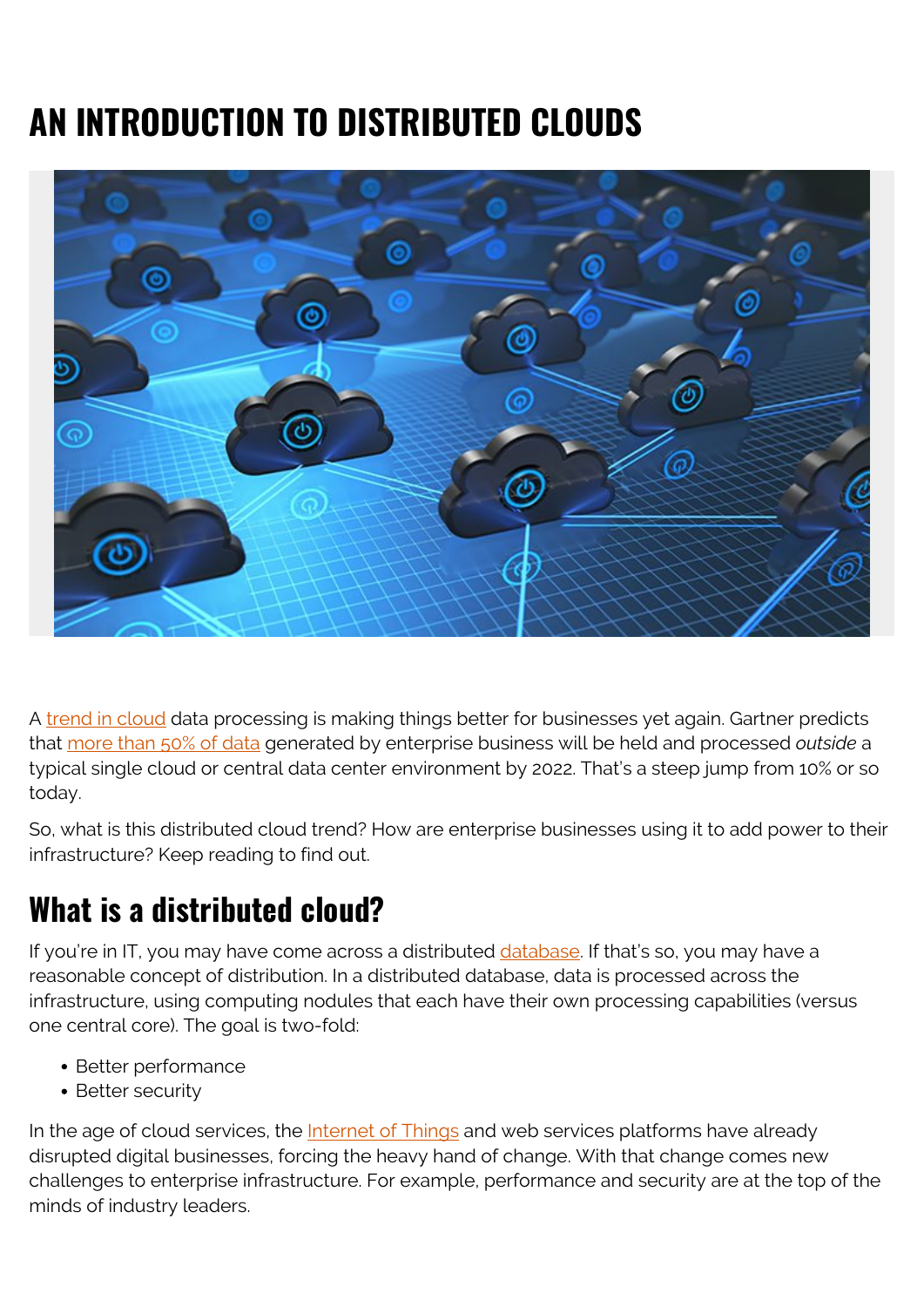Some enterprise businesses have adopted a new cloud philosophy that will shape their business infrastructure in the years to come: edge computing. [Edge computing](https://blogs.bmc.com/blogs/edge-computing/) is the idea that ensuring the proximal location point of computing services is as close as possible to where your customers are. If you are a national or international company, this concept can be a real challenge.

Enter the distributed cloud, a form of [cloud services infrastructure](https://blogs.bmc.com/blogs/cloud-infrastructure/) that uses smaller, individual clouds, each with their own processing capabilities, to perform a variety of services for customers across a single network.

*(Explore the [empowered edge](https://blogs.bmc.com/blogs/empowered-edge/).)*



# **Why use distributed cloud architecture at the edge?**

There are many benefits to deploying a distributed cloud architecture at the edge, including:

## **Enabling local processing**

One important advantage of the distributed cloud is that it allows for local processing, or at least as close to local as possible. Distributed clouds offer the advantage of having smaller cloud service processing units closer to your user source all over the region, country, or the world.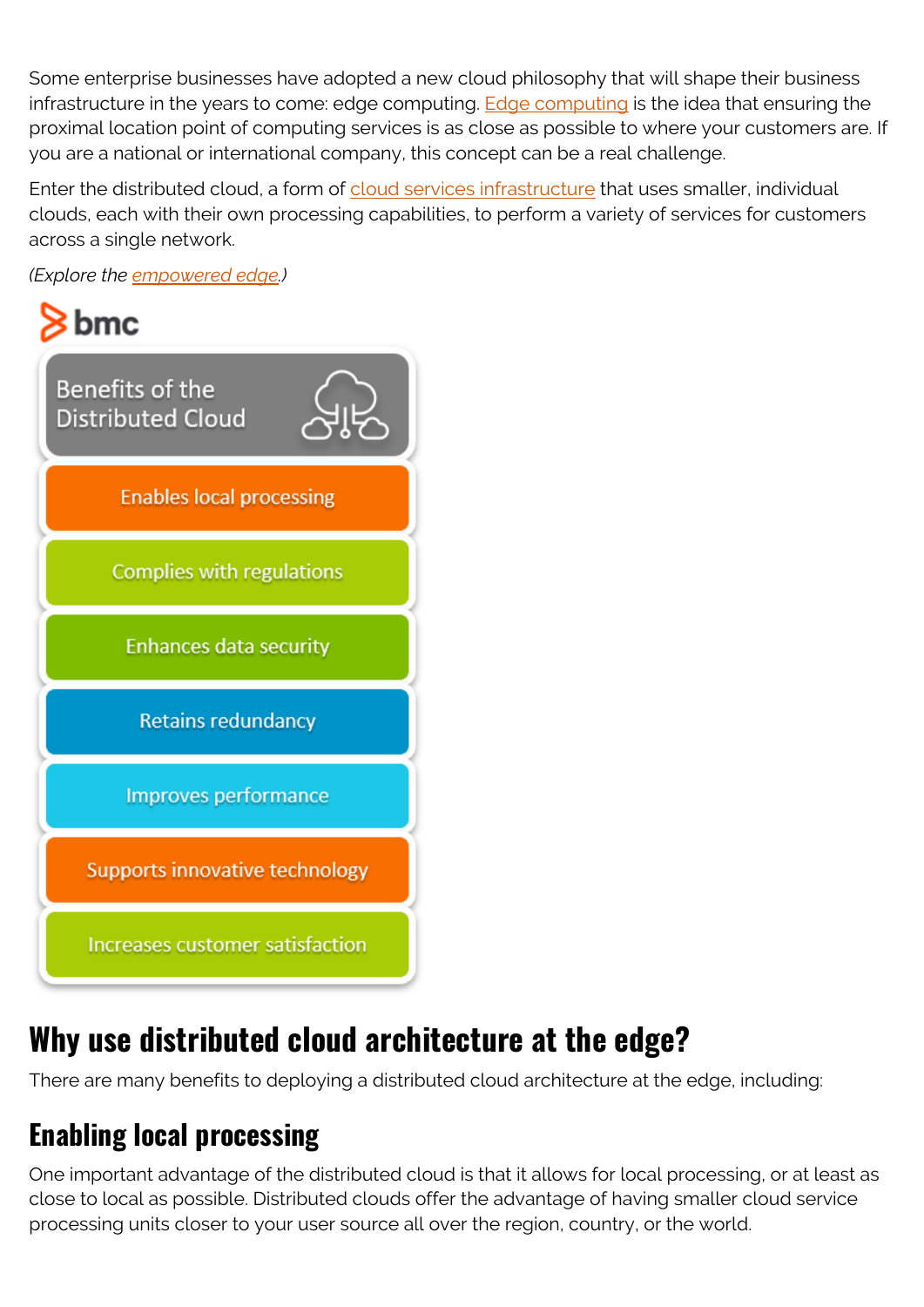By considering the distance between where your customers are making throughput actions and where your cloud actually processes the data, you can ensure:

- Better bandwidth
- Less latency

These outcomes make sense. After all, the data is being processed across a set of locations— not in one central location. And the set of locations is based strategically around areas with numerous customers, so the data doesn't have to travel as far to meet its processing destination, further increasing both performance and security.

#### **Complying with regulations**

Some regulatory agencies, including the E.U. and parts of the U.S., have standards for data that require that data doesn't travel outside a user's country. For that reason, it's important to establish an action plan for processing data in countries where you have customers. A distributed cloud allows you to do this.

### **Enhancing data security**

In a centralized data processing approach, your data is at greater risk of a [cyberattack.](https://blogs.bmc.com/blogs/cybercrime/)

Think about it: If all of your important data is housed in one location, if someone is able to get past your firewalls, security, monitoring and encryption, they have access to all of your customer data. In that case, a potential cyber threat could shut down your entire application for however long it takes for you to respond, address, and resolve it.

By managing data across many smaller clouds, successful hackers who break into a single location will only have access to a small percentage of your user's information, and they will have more points they must access to get all of your information. This makes you less vulnerable to cyberattacks and data breaches. If they do occur, they are less harmful to your overall business.

Additional benefit: If you have to shut down one cloud nodule for maintenance or to prevent a cyberattack, the rest of your business will be unaffected by the decision to do so.

*(Learn more about [data security](https://blogs.bmc.com/blogs/data-security/) & [AI cyberattacks.](https://blogs.bmc.com/blogs/artificial-intelligence-cyberattacks/))*

#### **Retaining redundancy in case of disaster**

This leads us to the concept of [redundancy](https://blogs.bmc.com/blogs/resiliency-vs-redundancy/). When you deploy a cloud network of computing systems, you ensure redundancy.

For instance, cloud data storage and processing located near Manhattan users can have a redundant cloud server near Omaha backing up all user data. This allows for access to user data, even in the event of an emergency.

*(Read about the [impact of redundancy](https://blogs.bmc.com/blogs/redundancy-impact-availability/) on availability.)*

## **Improving overall performance (satisfied customers)**

When you improve your latency, bandwidth, and security metrics your customers benefit from better performance of cloud services. A distributed cloud architecture allows customers to have the